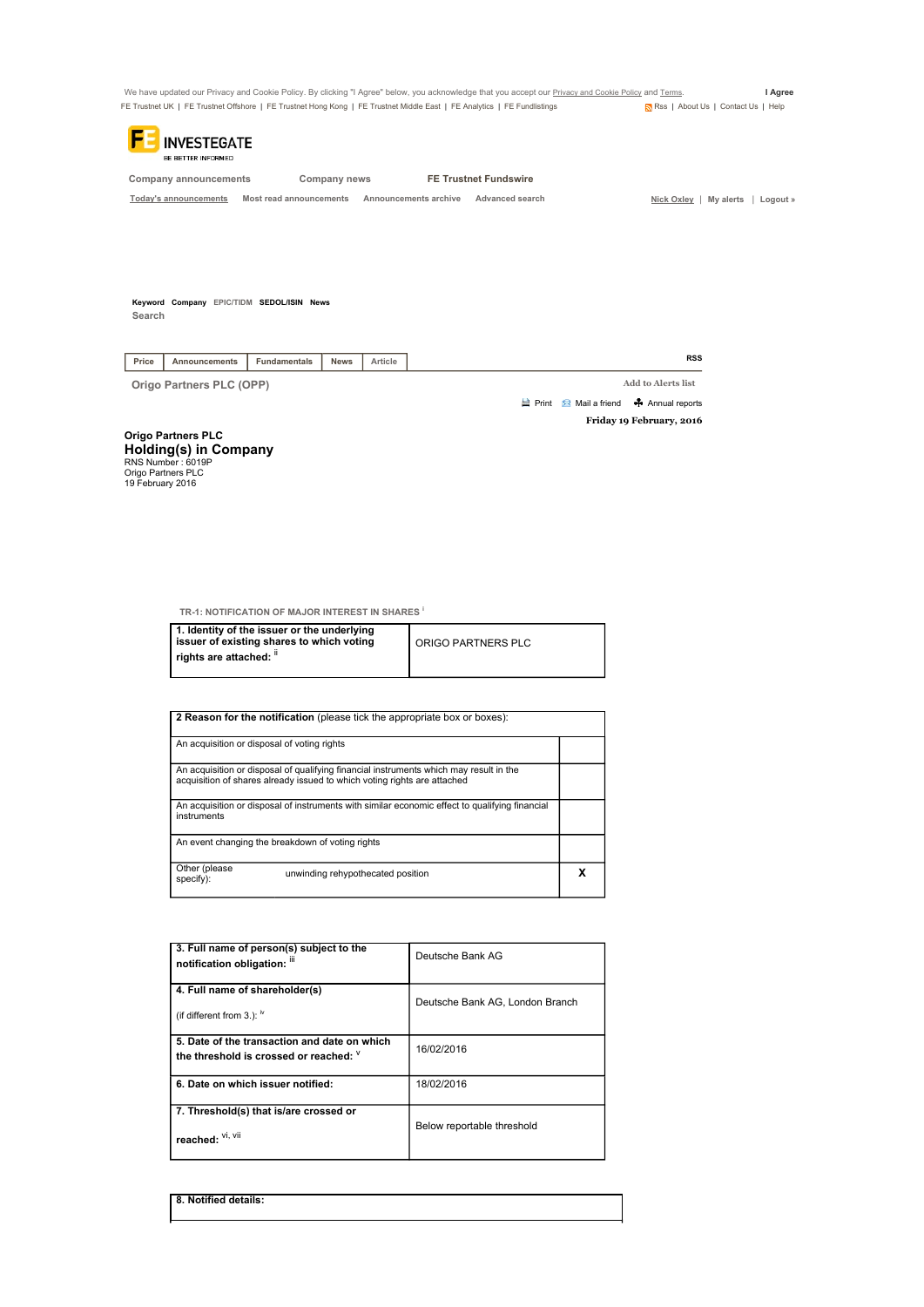## A: Voting rights attached to shares vili, ix

| Class/type of<br>shares              | <b>Situation previous</b><br>to the triggering<br>transaction |                               |                                  |                                                      |                        | Resulting situation after the triggering transaction |          |
|--------------------------------------|---------------------------------------------------------------|-------------------------------|----------------------------------|------------------------------------------------------|------------------------|------------------------------------------------------|----------|
| if possible using<br>the ISIN CODE   | <b>Number</b><br>οf<br><b>Shares</b>                          | <b>Number</b><br>οf<br>Voting | <b>Number</b><br>of shares       | Number of voting<br>% of voting rights $x$<br>rights |                        |                                                      |          |
|                                      | <b>Rights</b>                                                 |                               | <b>Direct</b>                    | Direct <sup>xi</sup>                                 | <b>Indirect</b><br>xii | <b>Direct</b>                                        | Indirect |
| IM00B1G3MS12<br>(Ordinary<br>Shares) | 86.428.690                                                    | 86.428.690                    | Below<br>reportable<br>threshold | Below<br>reportable<br>threshold                     | $\Omega$               | Below<br>reportable<br>threshold                     | $\Omega$ |

## B: Qualifying Financial Instruments Resulting situation after the triggering transaction Type of financial instrument Expiration<br>date <sup>xiii</sup> Exercise/<br>Conversion<br>Period <sup>xiv</sup> Number of voting rights that may be acquired if the instrument is exercised/ converted. % of voting rights

| Instruments <sup>xv, xvi</sup><br>Resulting situation after the triggering transaction |                   |                                |                                         | C: Financial Instruments with similar economic effect to Qualifying Financial |                               |       |
|----------------------------------------------------------------------------------------|-------------------|--------------------------------|-----------------------------------------|-------------------------------------------------------------------------------|-------------------------------|-------|
| Type of<br>financial<br>instrument                                                     | Exercise<br>price | <b>Expiration</b><br>date XVII | Exercise/<br>Conversion<br>period XViii | Number of<br>voting<br>rights<br>instrument<br>refers to                      | % of voting<br>rights xix, xx |       |
|                                                                                        |                   |                                |                                         |                                                                               | Nominal                       | Delta |
|                                                                                        |                   |                                |                                         |                                                                               |                               |       |

| Total (A+B+C)              |                             |
|----------------------------|-----------------------------|
| Number of voting rights    | Percentage of voting rights |
| Below reportable threshold | Below reportable threshold  |

9. Chain of controlled undertakings through which the voting rights and/or the<br>financial instruments are effectively held, if applicable: <sup>xxi</sup>

| <b>Proxy Voting:</b>                                                |  |
|---------------------------------------------------------------------|--|
| 10. Name of the proxy holder:                                       |  |
| 11. Number of voting rights proxy holder will<br>cease to hold:     |  |
| 12. Date on which proxy holder will cease to<br>hold voting rights: |  |